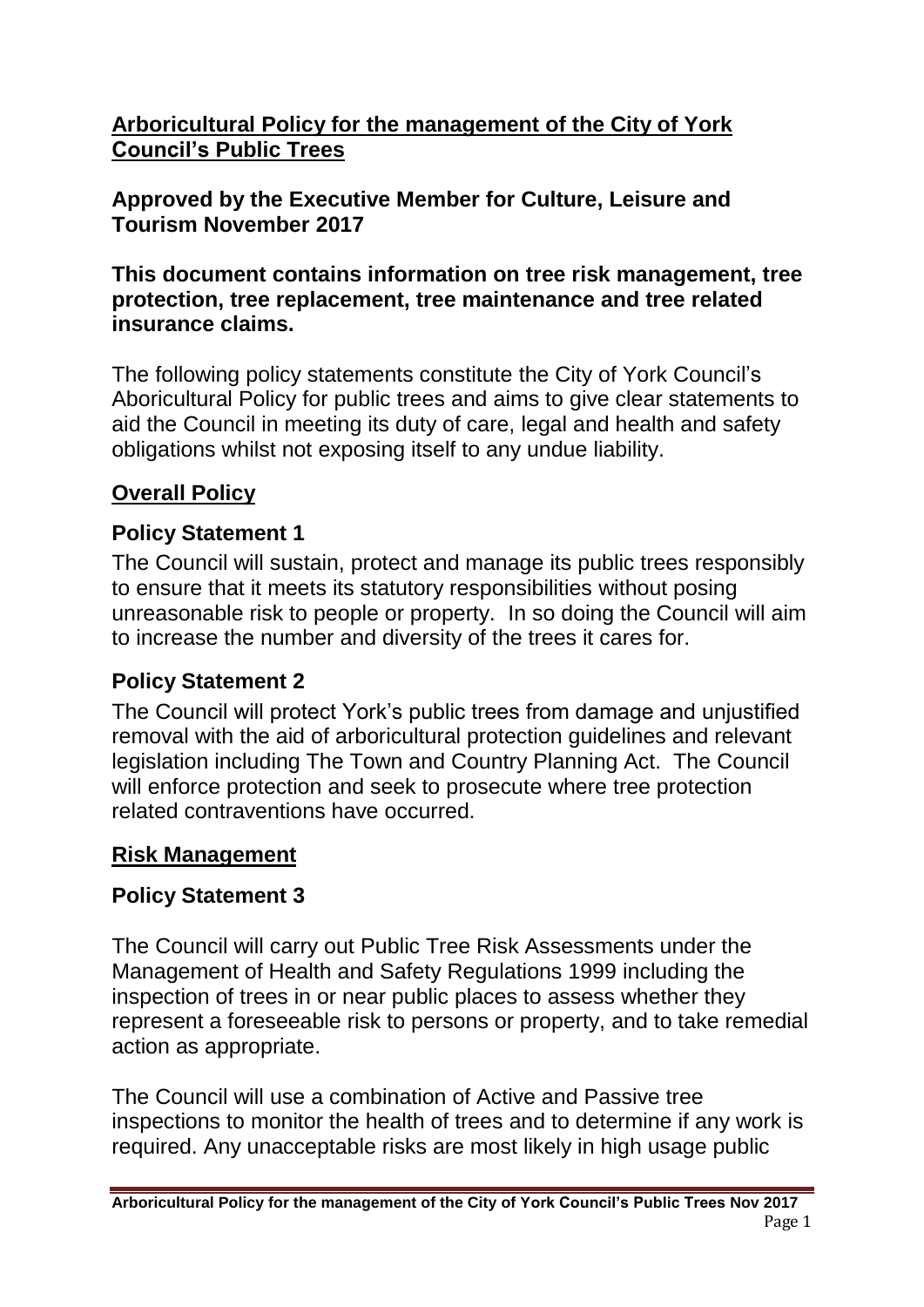areas subjected to active inspections. Low occupation and usage areas have a lower risk so they are subjected to passive inspections Active scheduled inspections are carried by qualified Arboricultural inspectors on a 4 yearly rotation with one quarter of the city inspected each year.

If, during an inspection, safety work is identified it is allocated a risk rating which will then estimate how soon the work has to be carried out. If a tree defect has a high risk of harm then work will be carried out between 1 and 12 months depending on the risk rating. If a risk is determined as tolerable it may not be addressed until the next risk assessment.

When required to further quantify and measure a risk inspections may use a nationally recognised risk assessment such as Quantified Tree Risk Assessment (QTRA) or VALID. Such systems quantify the risk of harm or likelihood of failure in a way that balances safety with tree values and benefits.

Passive tree inspections and reports are those carried out daily by the public and council staff when travelling around the authority area. The Arboricultural Manager will assess any Passive reports and determine if an Active inspection is required and any resulting work.

# **Policy Statement 4**

The Council will maintain a computer based tree management and mapping system which that records position, species, and maintenance and inspection history. The current system is provided by Ezytree. York's public tree survey is an ongoing process as new trees are planted and other removed. Information such as location, species and service department of public trees will be made available via the Council's web site.

# **Tree removal and pruning**

# **Policy Statement 5**

The Council will only prune or remove trees for sound arboricultural reasons such as:

- Being identified by risk assessment as dangerous and in need of safety related work.
- Proven or likely to be cause damage which is not resolvable.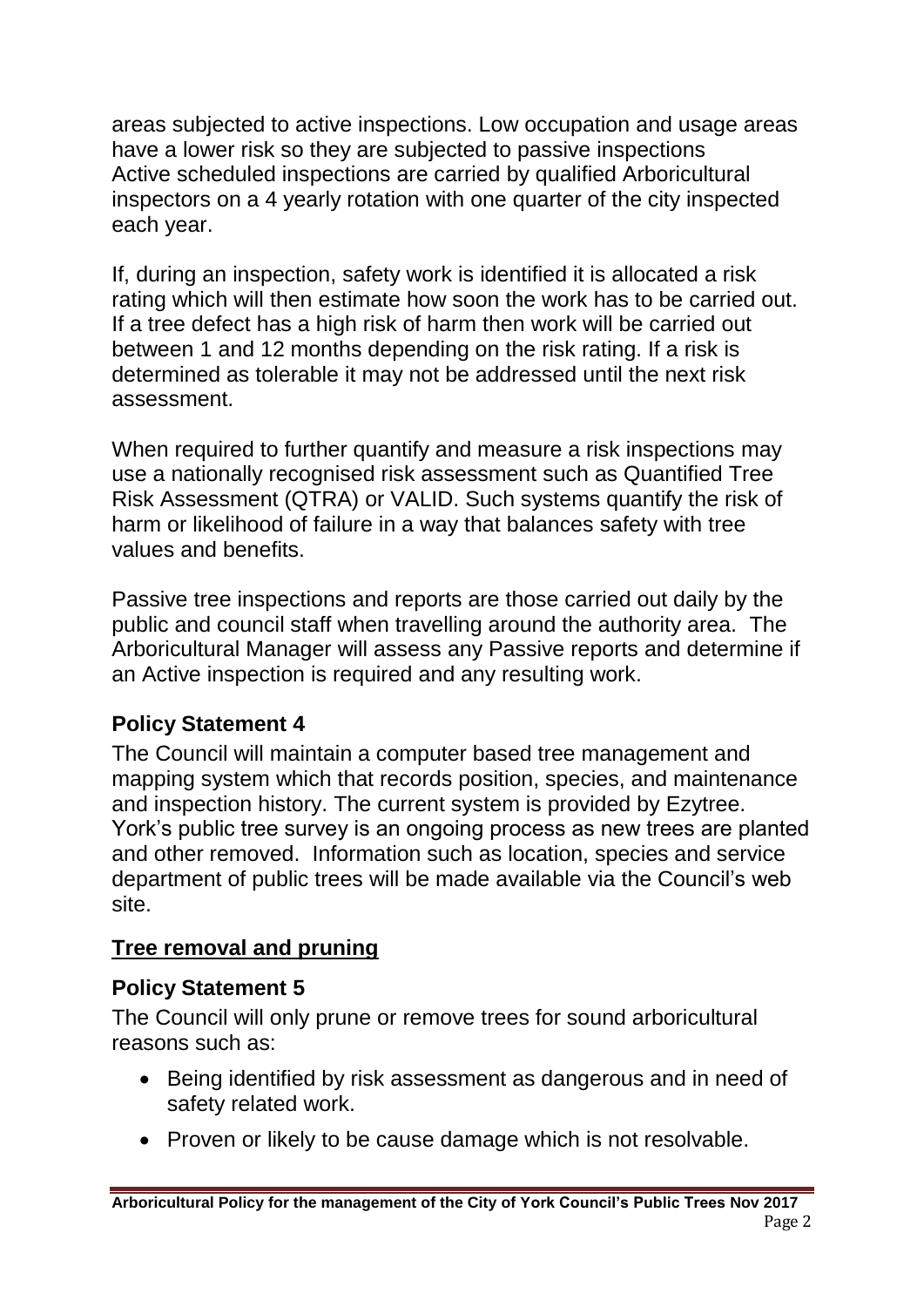Considered by the Arboricultural Manager to be inappropriate species for the location

Or:

 When removal is required as part of an agreed management or thinning programme with mitigation such as replacement agreements.

# **Policy Statement 6**

The Council will not prune, cut roots or remove trees (where no work has been identified under PS5) for the following reasons:

- Encroachment into or over a neighbouring property (since the property owner already has a common law right to prune back to their boundary)
- To prevent roots entering private drains that are already broken or damaged
- To increase light levels or change the view into or out of a private property
- To reduce or remove the perceived nuisance issues caused by birds, insects, falling debris, leafs, blossom and fruit, or pollen
- To make way for new highway cross-overs (drives) or front garden parking
- To address interference with solar collection, satellite dishes, TV reception or telephone cables
- A tree being perceived to be too large or tall
- A perceived risk that a tree could cause damage in the future
- Disturbance to pavements, kerbs, garden paths and walls. (In these cases engineering solutions will be sought in the first instance ensuring that the tree can be maintained)
- Neighbour disputes due to perceived nuisance from a tree

# **Policy Statement 7**

The Council's arboricultural staff and contractors' tree work will comply with the "British Standards for Tree Work 3998 2010" except where safety considerations may overrule them. When undertaking any maintenance works near to trees all internal and external contractors and operatives must adhere to the national tree protection guidelines as set out in this document.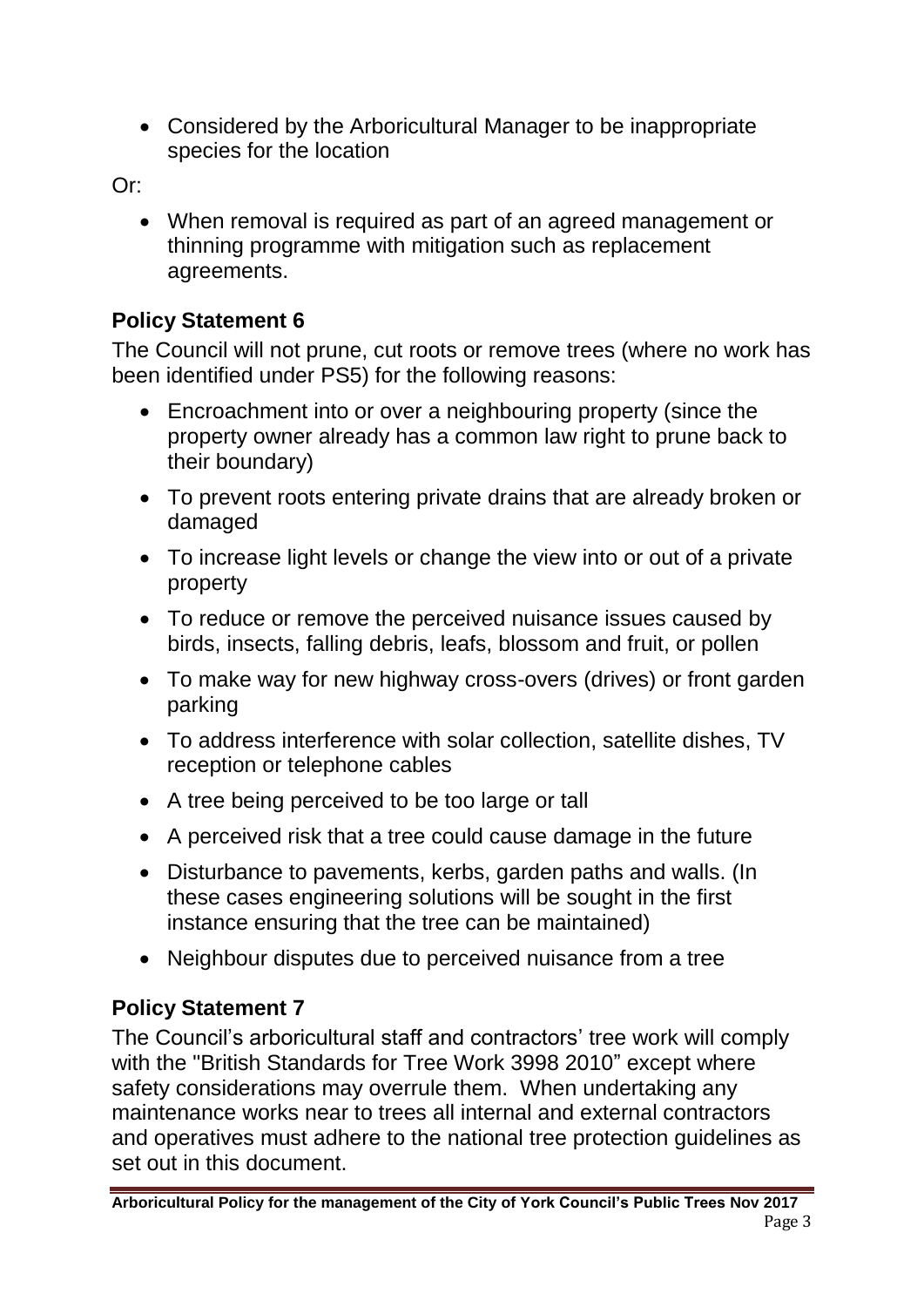# **Policy Statement 8**

Where possible advance notice will be given regarding important trees identified for removal. This will normally be an explanatory notice posted on the tree or near its location.

## **Trees within the Council's housing land**

### **Policy Statement 9**

#### Communal shared gardens

The Council will manage communal garden trees in accordance with the standard criteria set out in Policy Statements 5 to 8.

### Non-communal tenant gardens

Tenants are responsible for maintaining trees within their gardens in accordance with the tenancy agreement. Tenants must not themselves, or arrange for anyone else, to damage, heavily prune or cut down trees and hedges within the boundaries of the property without first obtaining the approval of their estate manager. The estate manager will seek advice from the Arboricultural Manager before granting permission for such works.

If a Tenant or an estate manager thinks a tree may be dangerous, the Arboricultural Manager will inspect the tree. If the tree is judged to be nuisance or dangerous, it will be removed or made safe. The Arboricultural Manager can also offer advice on suitable trees species for gardens. Trees that are very large, fast growing or conifer species will not be recommended.

### **Protection for trees from adjacent works**

# **Policy Statement 10**

When undertaking any works near to trees all internal and external contractors and operatives must adhere to the national and local tree protection guidelines as set out in this document.

# **Policy Statement 11**

The Council will ensure that all non Arboricultural work taking place near trees must be in accordance with national tree protection guidelines. Utility work must be in accordance NJUG Vol 4 Guidelines for the Planning, Installation and Maintenance of Utility Apparatus in Proximity to Trees: <http://www.njug.org.uk/publications/>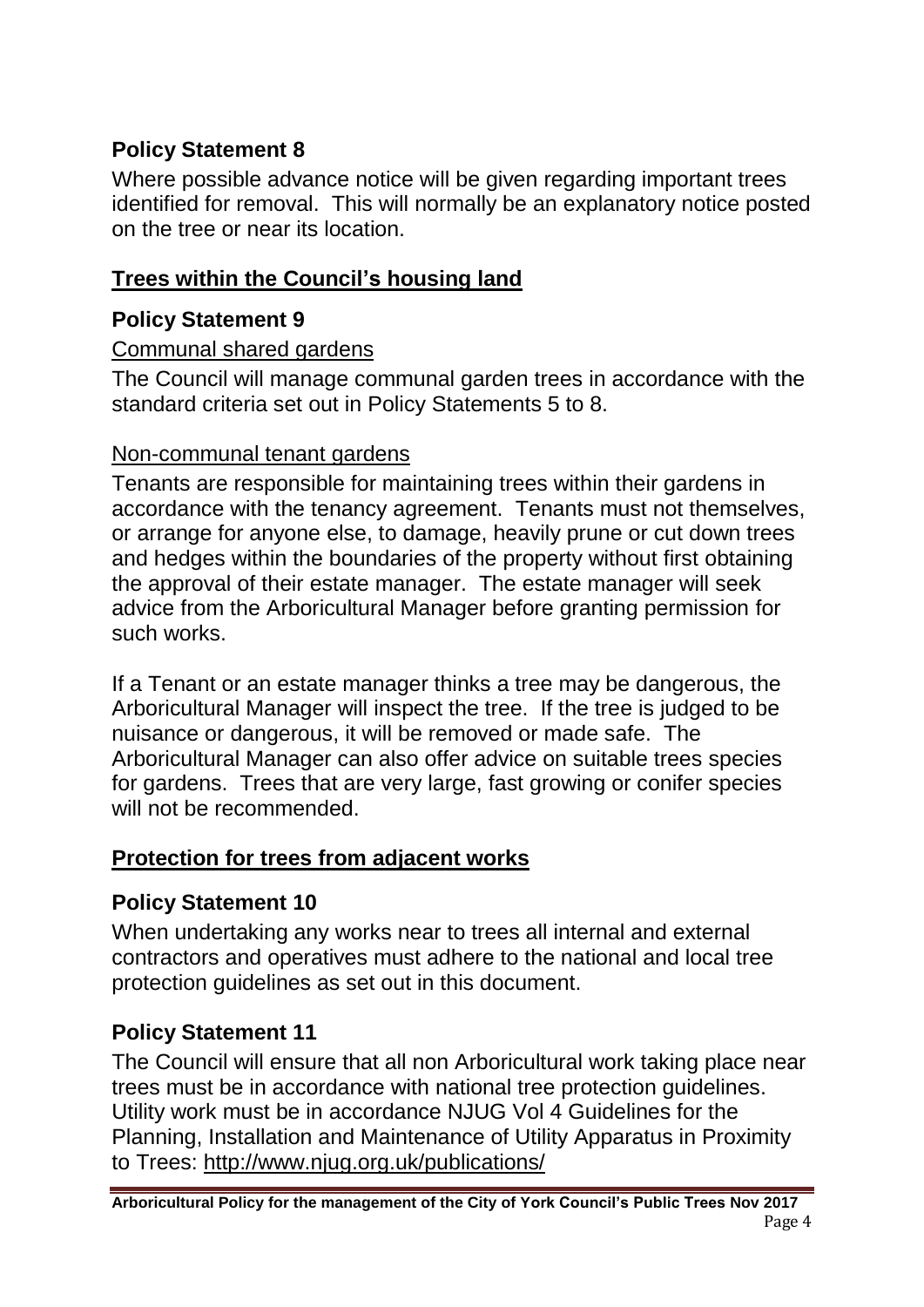Highway and development site work must be in accordance with "British Standard 5837 2012 Trees in relation to design, demolition and construction":

<http://shop.bsigroup.com/en/ProductDetail/?pid=000000000030213642>

Highway tree protection information can be found in the CYC Highway Design Guide:

[http://www.york.gov.uk/info/200274/road\\_building/409/road\\_building/2](http://www.york.gov.uk/info/200274/road_building/409/road_building/2)

All agents, partners and contractors of the Council will be required to comply with these policy statements.

### **Policy Statement 12**

The Council will seek compensation from anyone responsible for damage to or removal of any public tree to the tree's monetary value. This value will be calculated using the recognised valuation system called Capital Asset Value for Amenity Trees, [CAVAT.](http://www.ltoa.org.uk/resources/cavat) CAVAT provides a method for managing trees as public assets rather than liabilities.

## **Claims against the Council**

### **Policy Statement 13**

All tree related insurance claims made will be processed by our insurance section. No trees shall be removed or pruned for alleged or potential damage claims until documentary evidence has been presented for investigation by the Council's insurers. Action will be taken to resolve justified claims and retain any trees if deemed possible.

### **Tree replacement**

### **Policy Statement 14**

The Council will seek to replace all trees lost. Where possible, planting will take place in the same location. Species will be based on site specific conditions including available space, with more beneficial larger species preferred. The council will seek to establish a diversity of species to mitigate against pests and diseases that can threaten a single species. Where development results in tree removal; mitigation planting will be requested.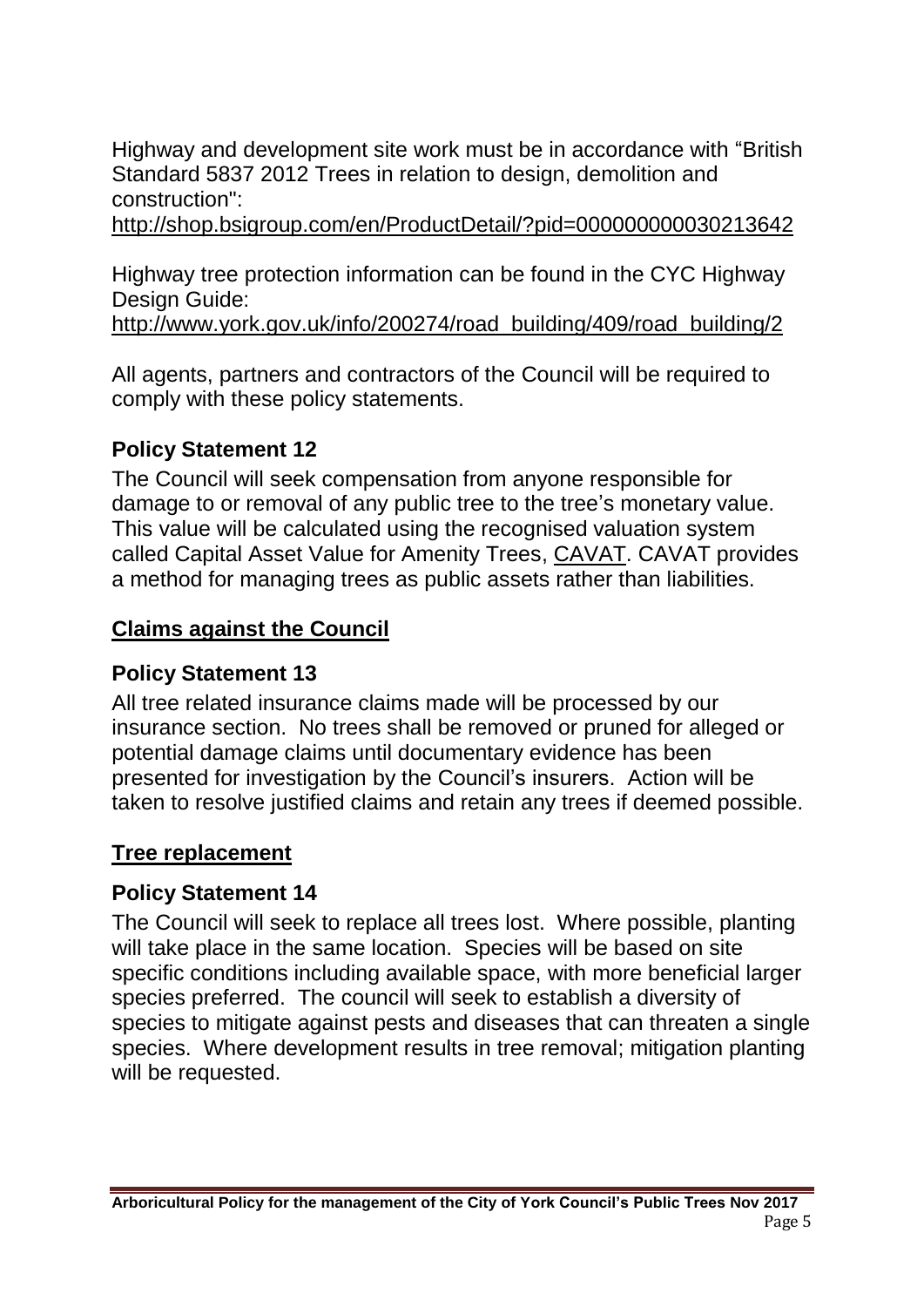### **Community Involvement**

#### **Policy Statement 15**

The Council will encourage and support volunteers and community groups to care for existing trees and plant new trees. Support will be given through officer time and will include training and support for funding bids. Members of the public may request new trees on council land out side their property. Such requests will be generally be supported, subject to necessary safety checks.

### **Funding of tree work by third parties**

#### **Policy Statement 16**

It is not possible for the Arboriculture Service to fund all requests for work to public trees. If, however, the task is in line with this Policy, and is specifically approved by the Arboricultural Manager, those requesting the work may use their own qualified and insured tree surgeon. All tree work should be carried out to British Standards for Tree Work 3998 2010. In cases of financial hardship advice will be provided on where assistance may be available.

## **Policy Statement 17**

To compliment the work of the Arboriculture Service Ward Committees and other similar organisations may fund work to trees. This work be generally be of a lower priority as defined by the Active inspection process and will be overseen and arranged by the Arboricultural Manager. Where request may not accord with the general policy the Assistant Director of Transport, Highways and Environment will be required to approve the works in accordance with Policy 20.